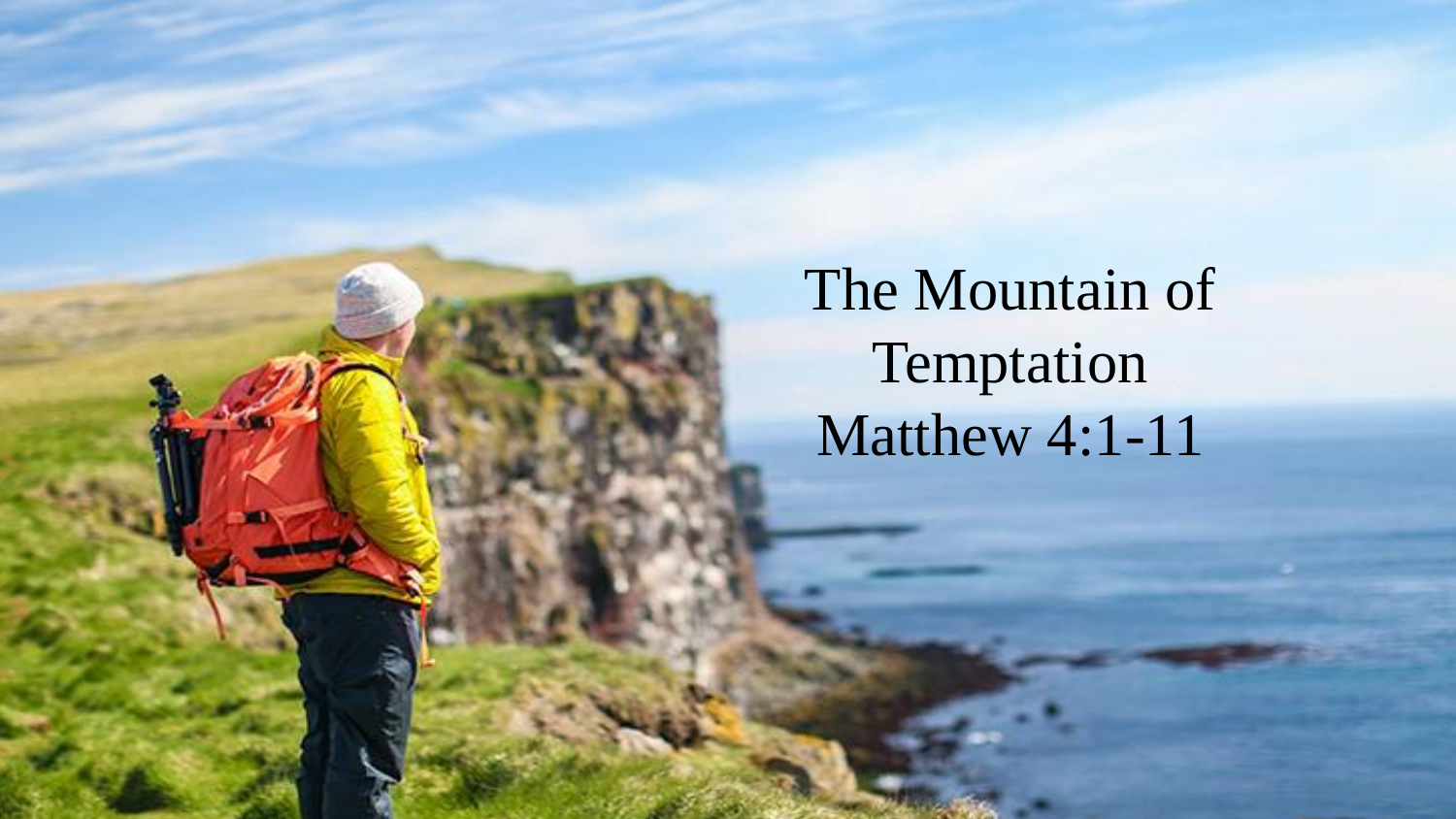# Summary of Today's Message

We are all tempted to do things that satisfy ourselves and our desires rather than the things that point us to God. But God gives His children the ability to run from temptation. God's Spirit within the child of God is greater than all the entanglements of the world. He will help you resist anything that might keep you from fulfilling His purpose for your life.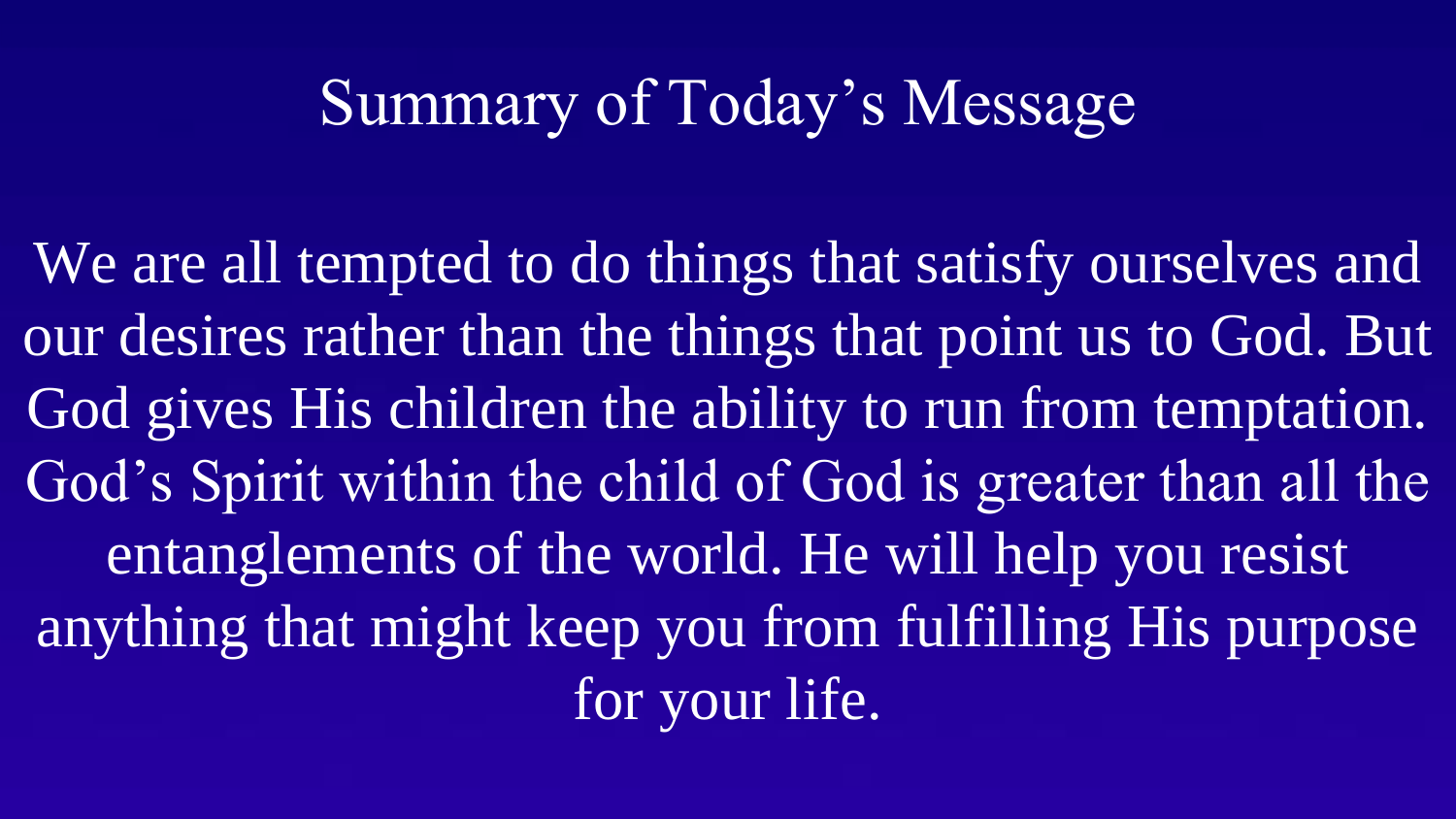#### Jesus Was Tempted

Hebrews 4:15

"For we do not have a high priest who cannot sympathize with our weaknesses, but One who has been tempted in all things as we are, yet without sin."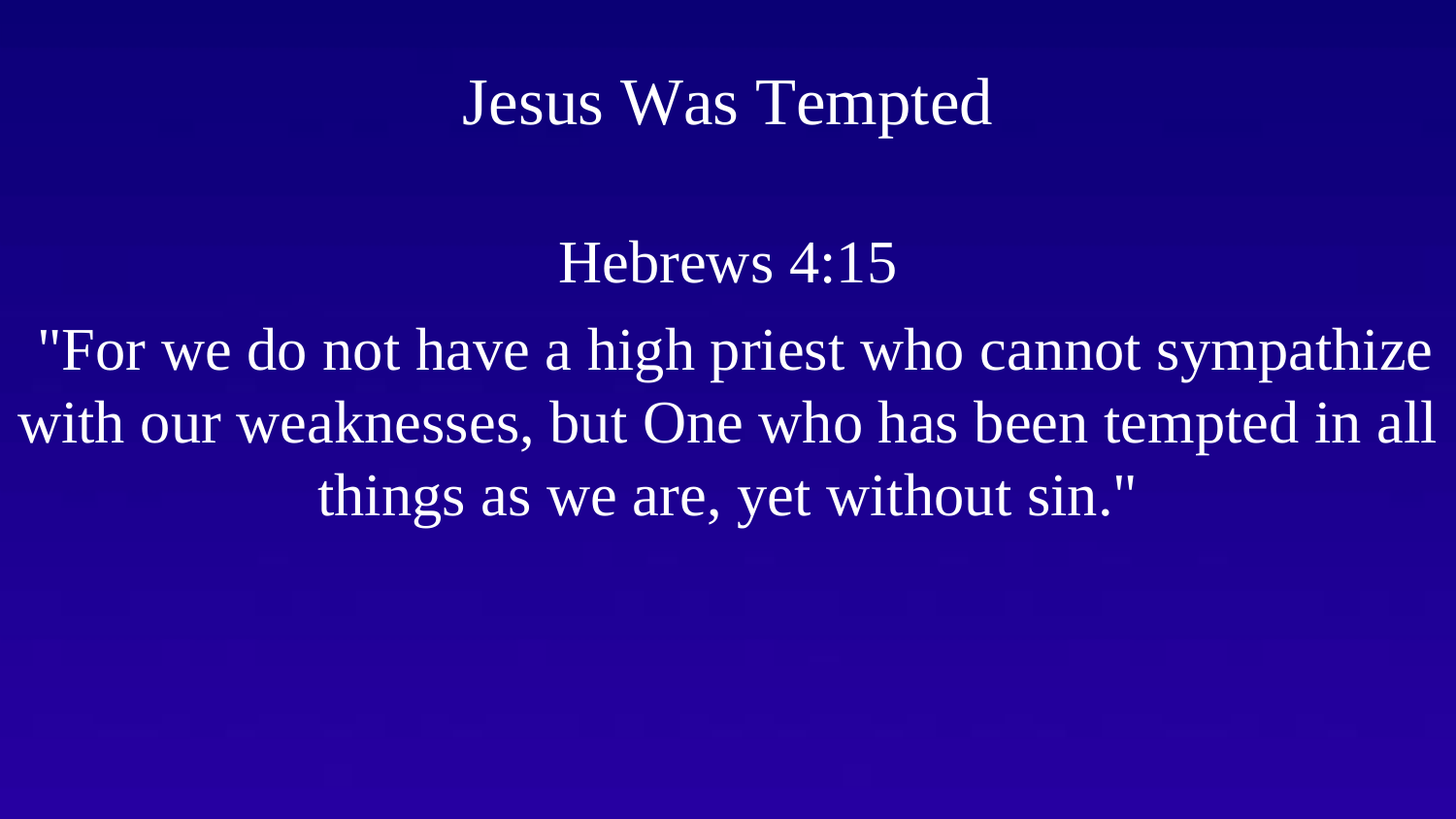#### Jesus Was Tempted Three Times

Jesus was tempted three times. The temptations were hedonism (hunger/satisfaction), egoism (spectacular throw/might) and materialism (kingdoms/wealth).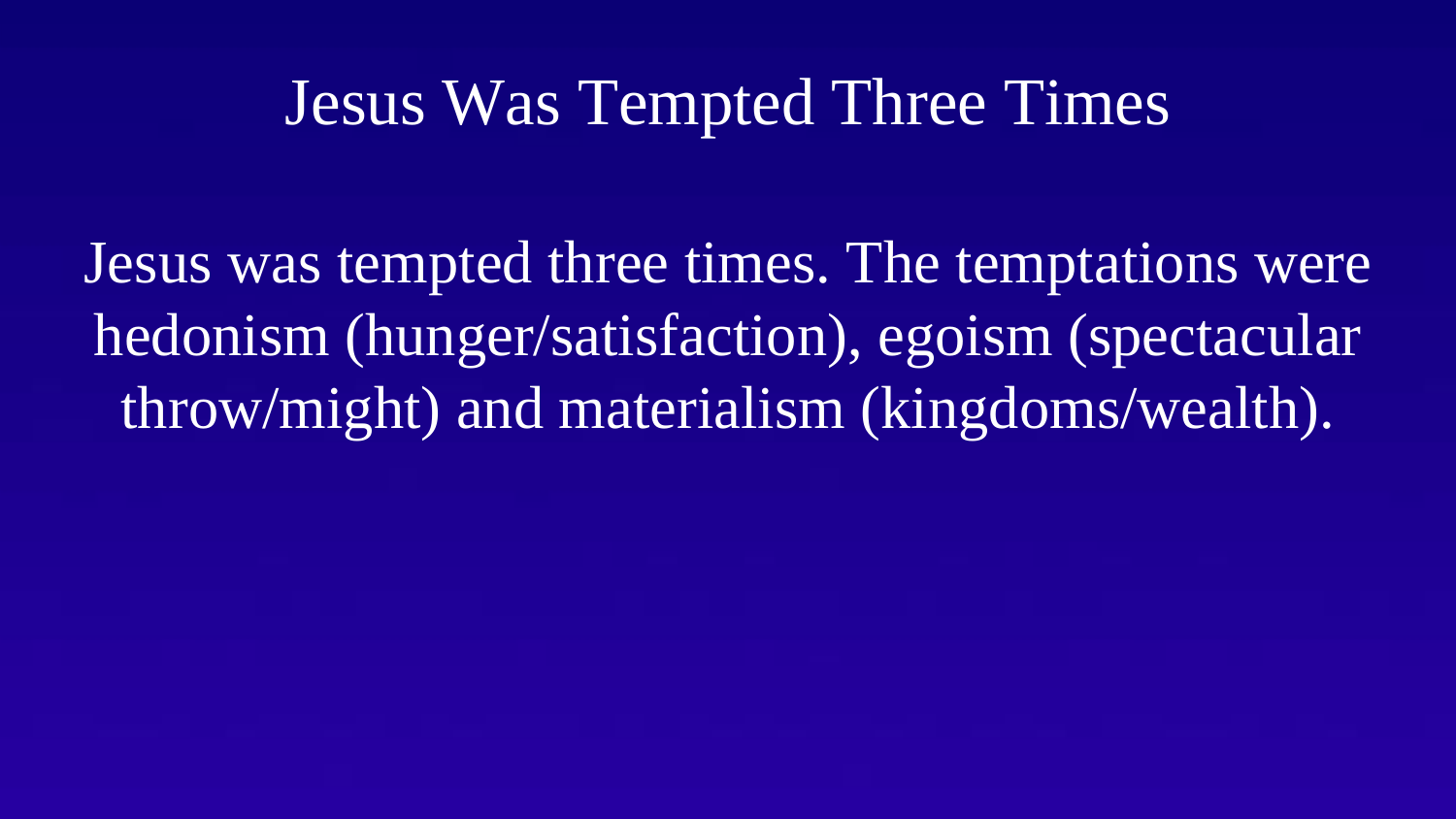#### Jesus Was Tempted Three Times

#### I John 2:16

John the Evangelist in his epistle calls these temptations "in world" as "lust of eyes" (materialism), "lust of body" (hedonism) and "pride of life" (egoism).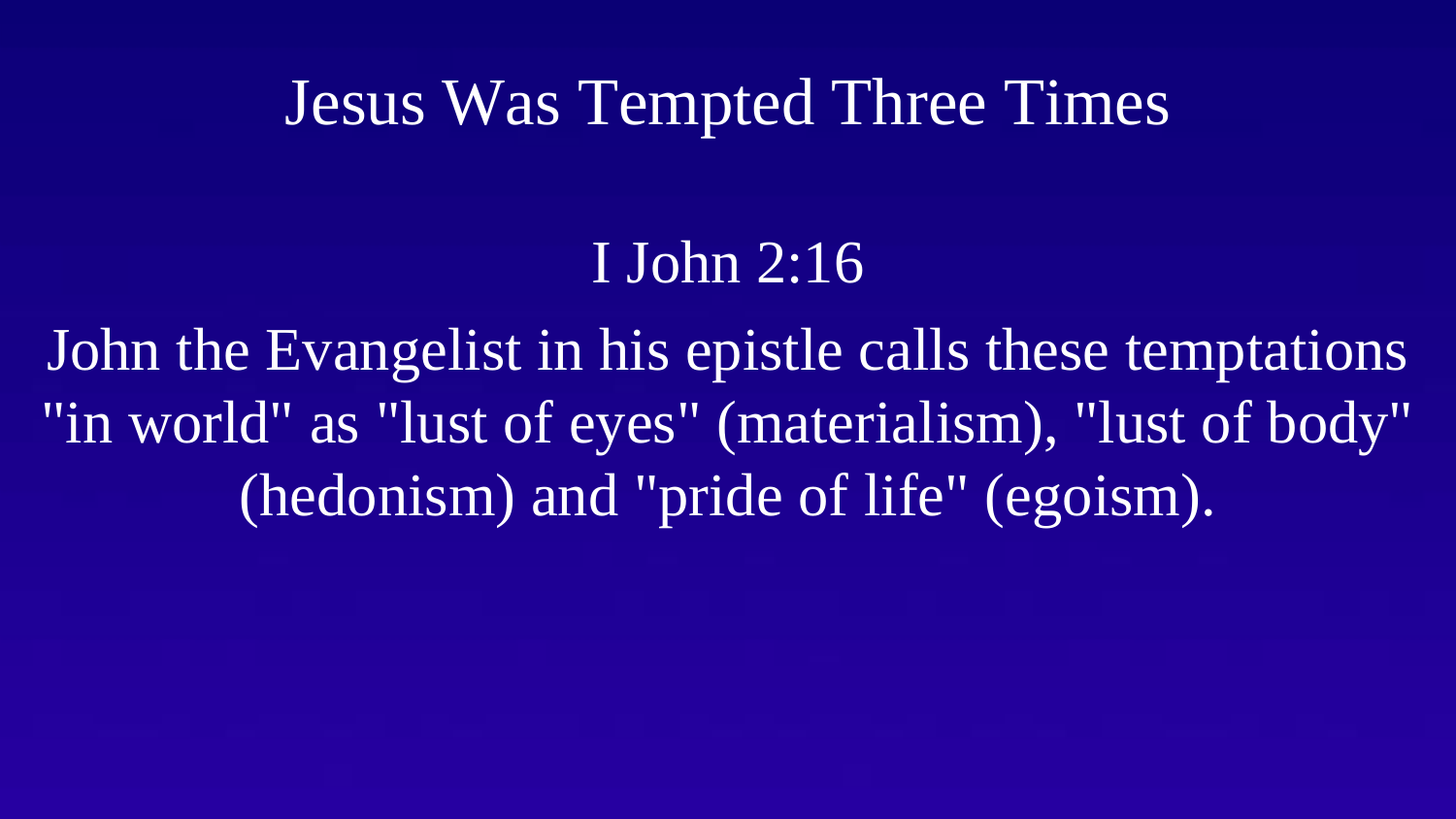## The First Temptation of Jesus

He was tempted to turn the stones into bread (v.3) This mountain was covered with rocks that were shaped in little loaves of bread

Jesus wasn't weak having not eaten for 40 days and 40 nights, he was full of God and the Holy Spirit and the temptation came not at a low point but at a high point.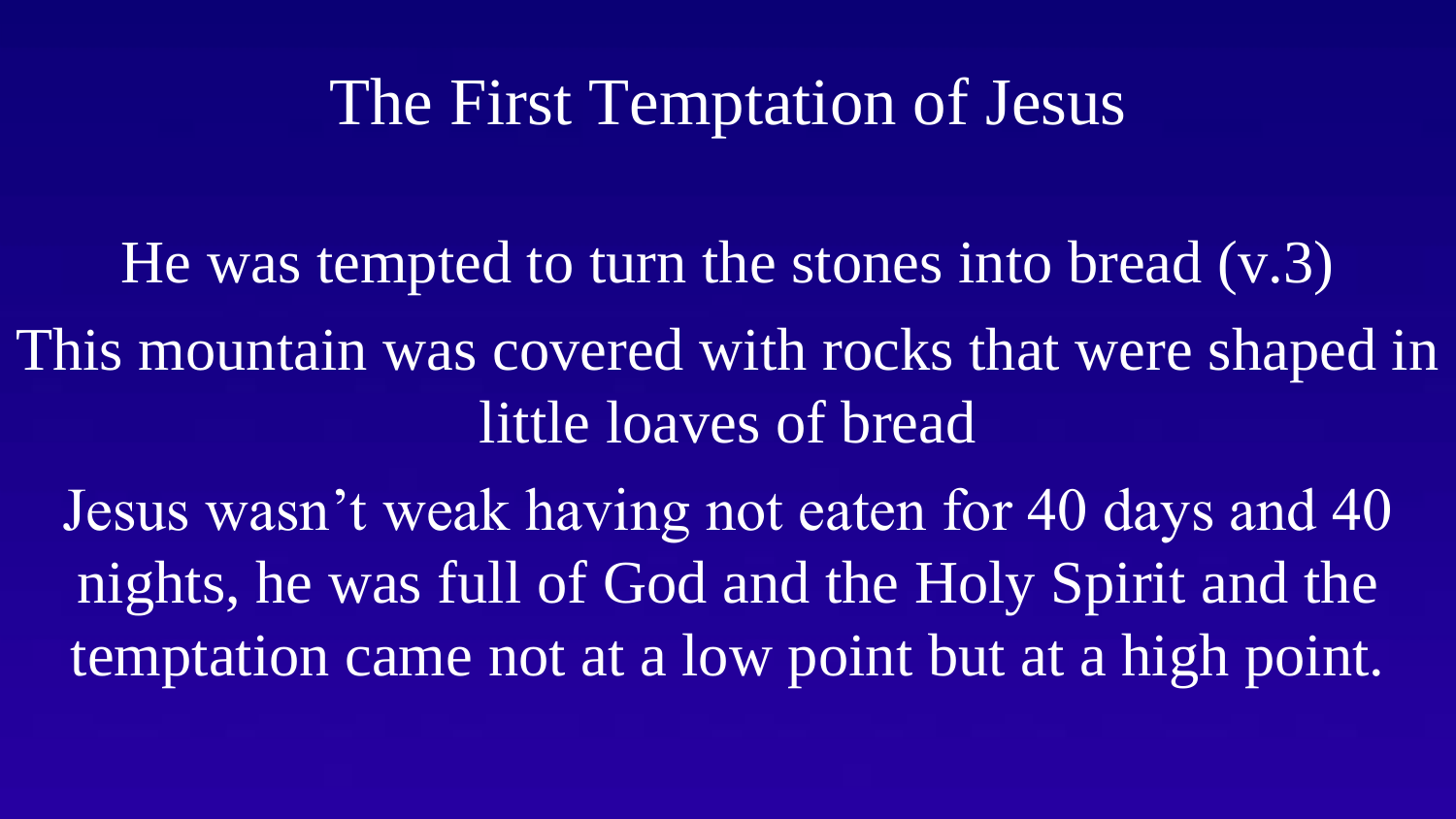## The First Temptation of Jesus

This was not a temptation to satisfy his hunger but rather short-circuit his purpose Jesus was quoting Deuteronomy 8 The bottom line in this temptation was for Jesus to give everybody what they need-that is called socialism in today's culture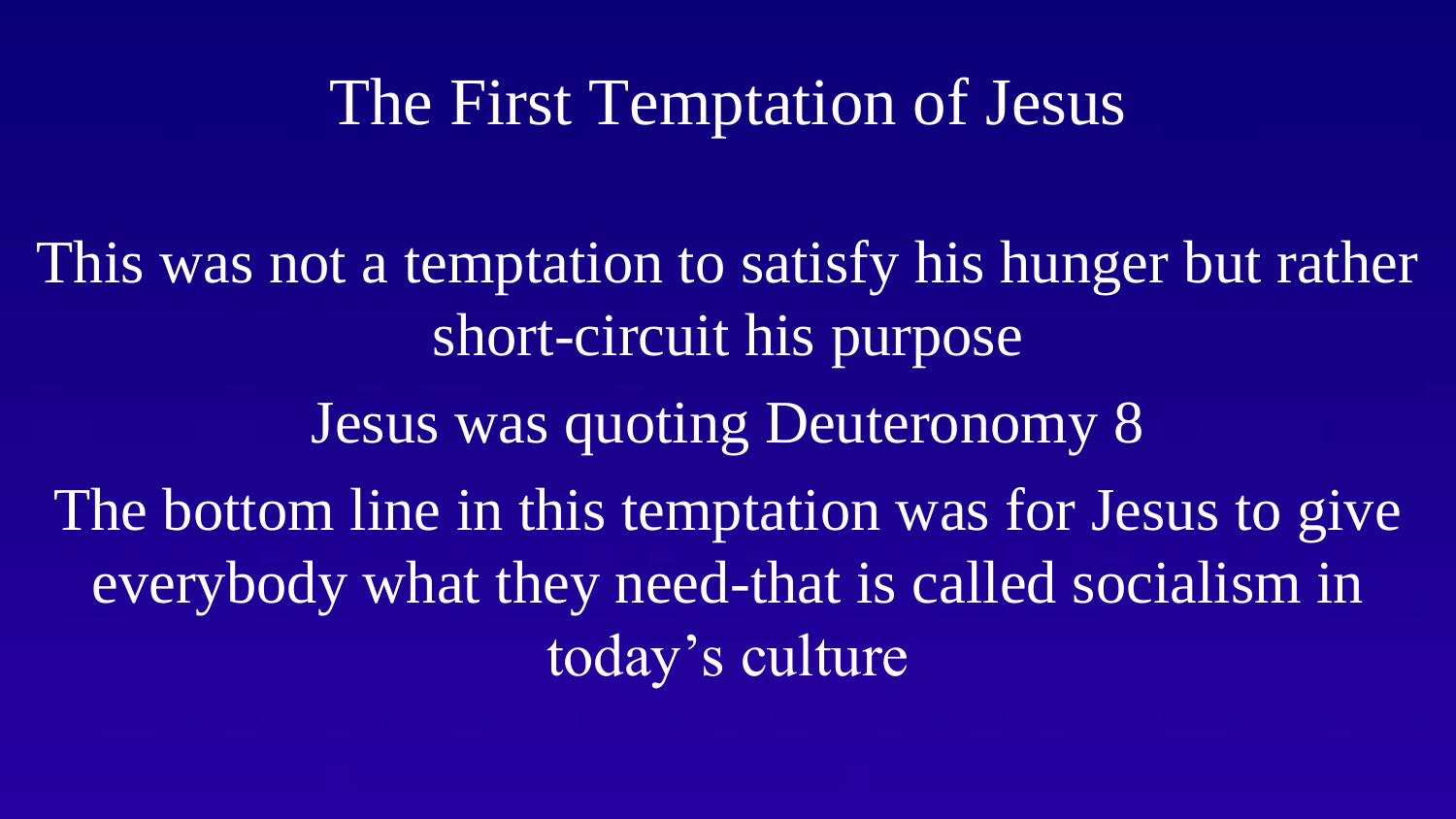#### The First Temptation of Jesus

# Satan will tempt us to fulfill all our natural instincts our way and not God's way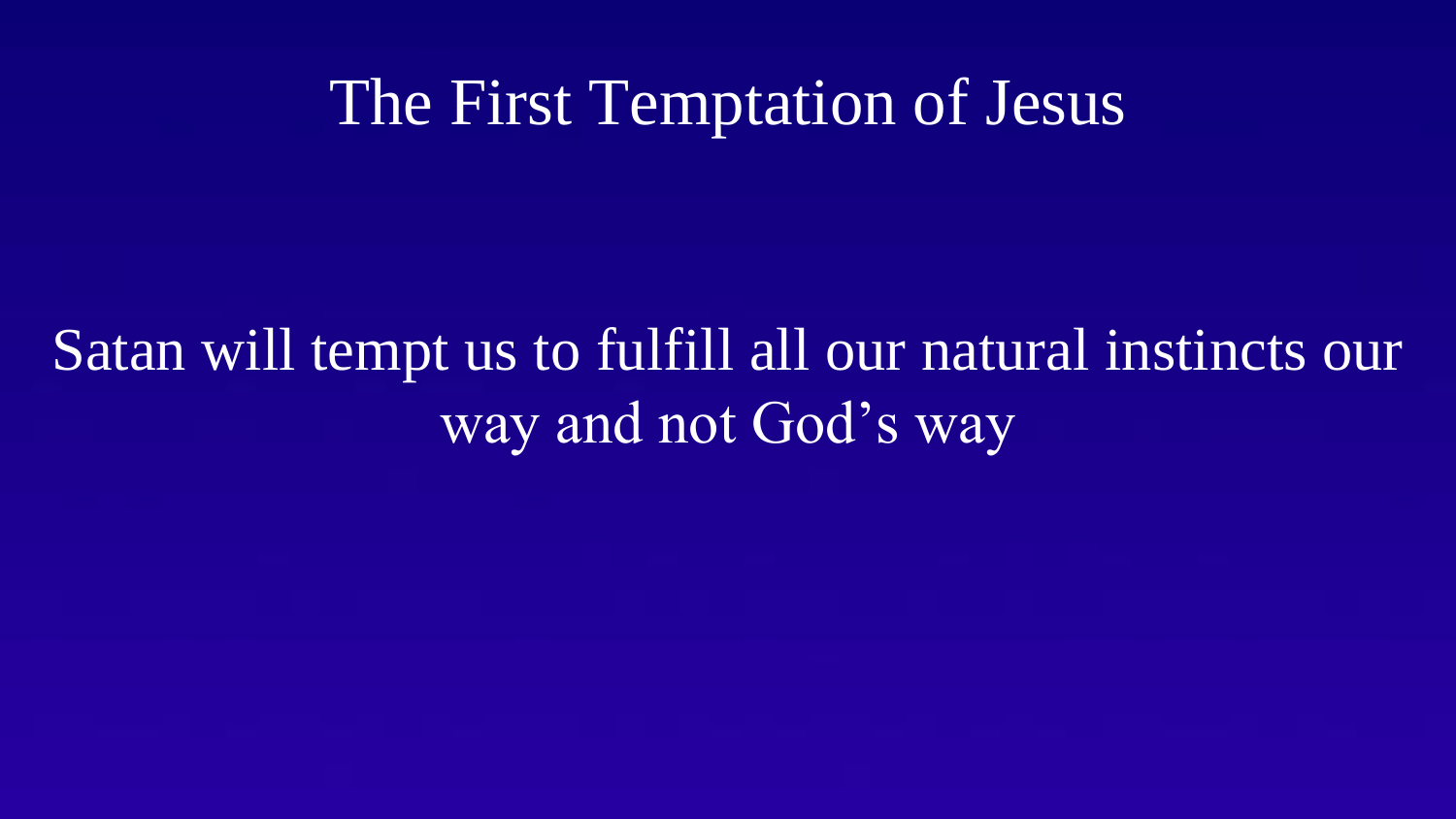# Billy Graham's Daughter, Ann

Once again, I'm reminded of my mother's advice and her example Read your Bible. Every day. Study it. Learn to love it. Live by it.

I urge you to take her wise counsel, then follow my father's example and think about what you are reading.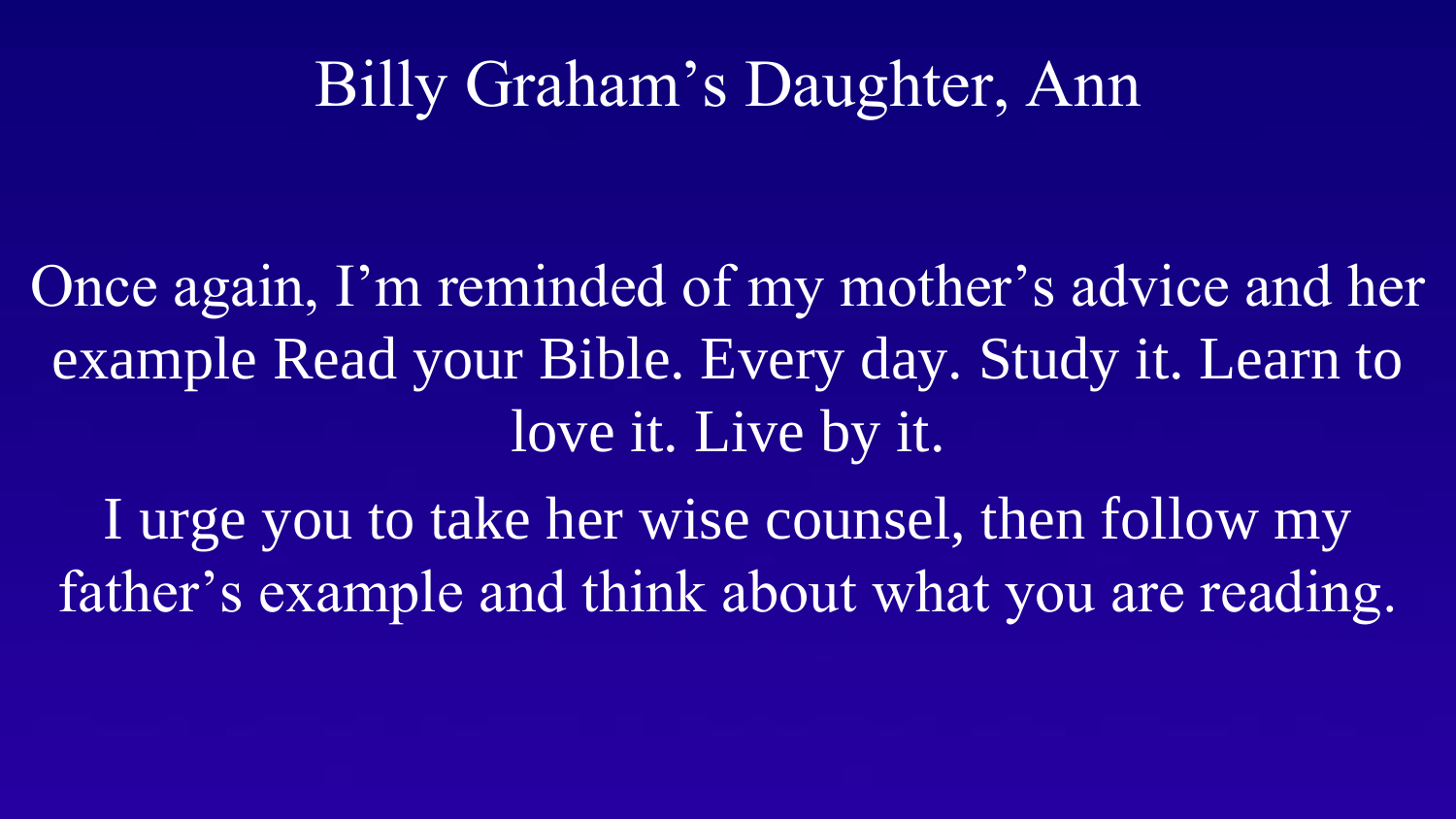# Billy Graham's Daughter, Ann

Listen for the whisper of the Spirit, who speaks through the pages of the Word that He Himself has inspired and through the words on the pages, which are God-breathed. We find life"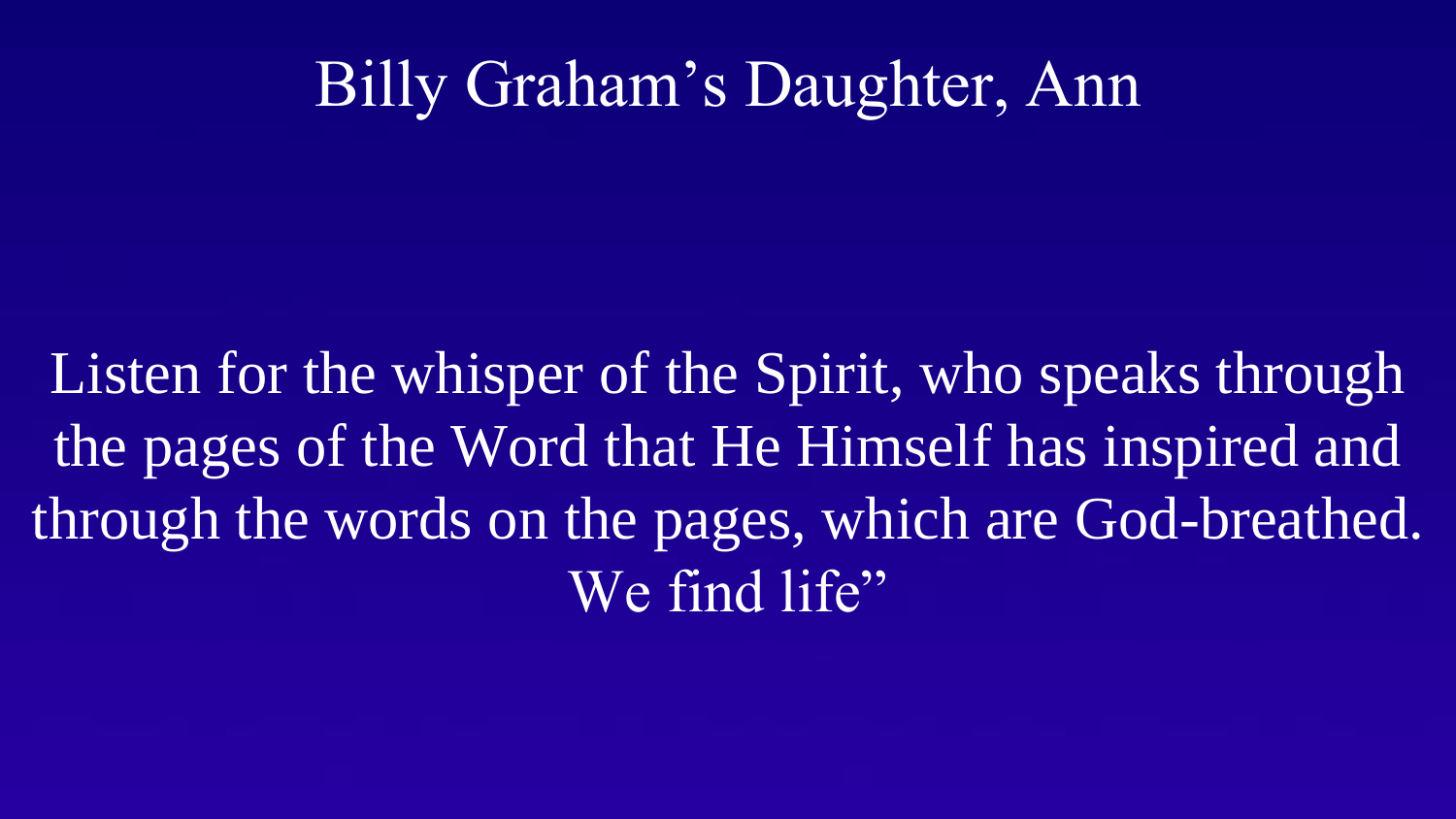#### The Second Temptation

The Pinnacle of the Temple (vs. 5-7) The Devil was quoting Psalm 91 This second temptation is to commit the sin of presumption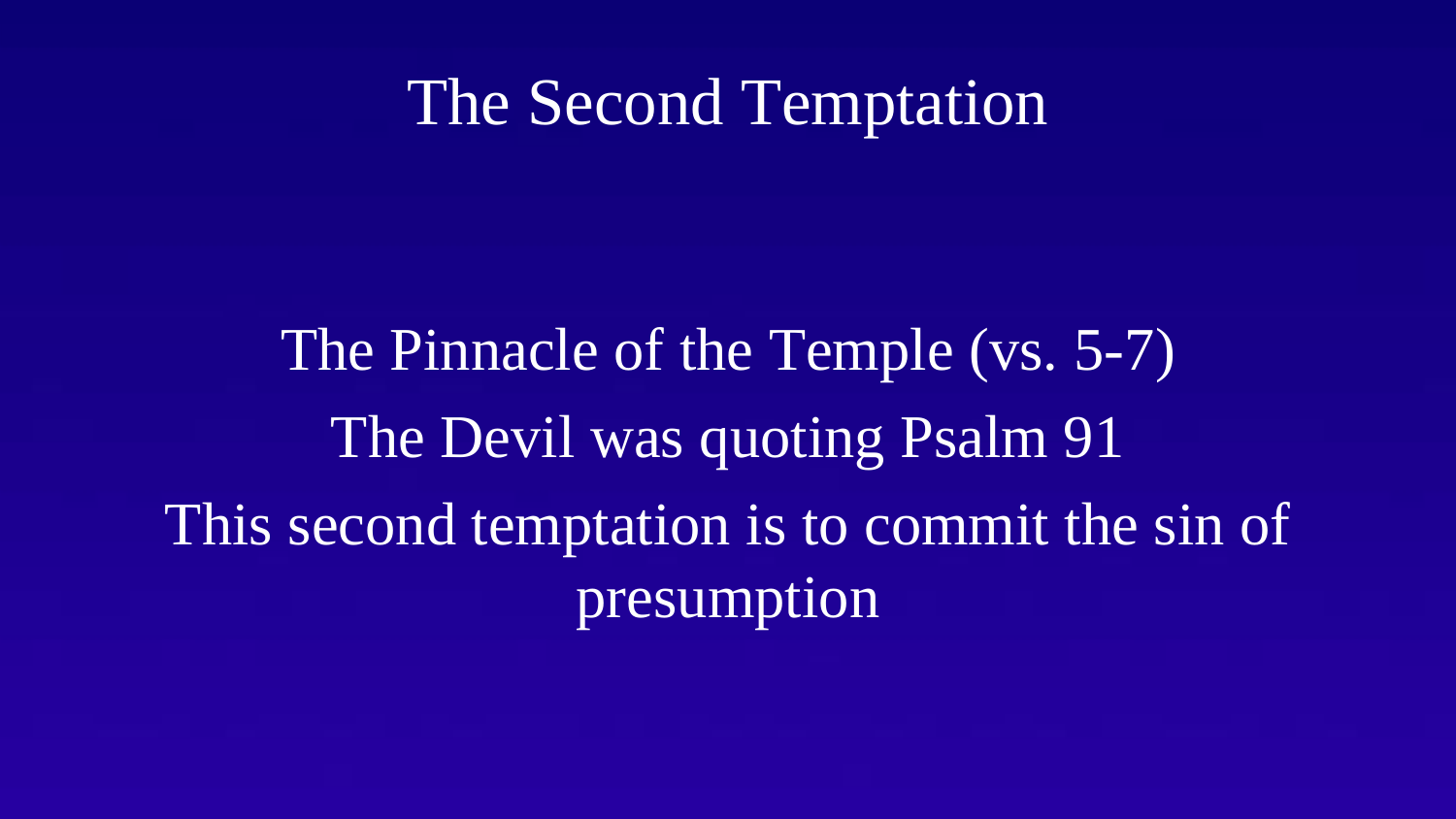# The Third Temptation

Satan took him to a very high mountain and offered him all the kingdoms of the world if He would just bow down and worship him.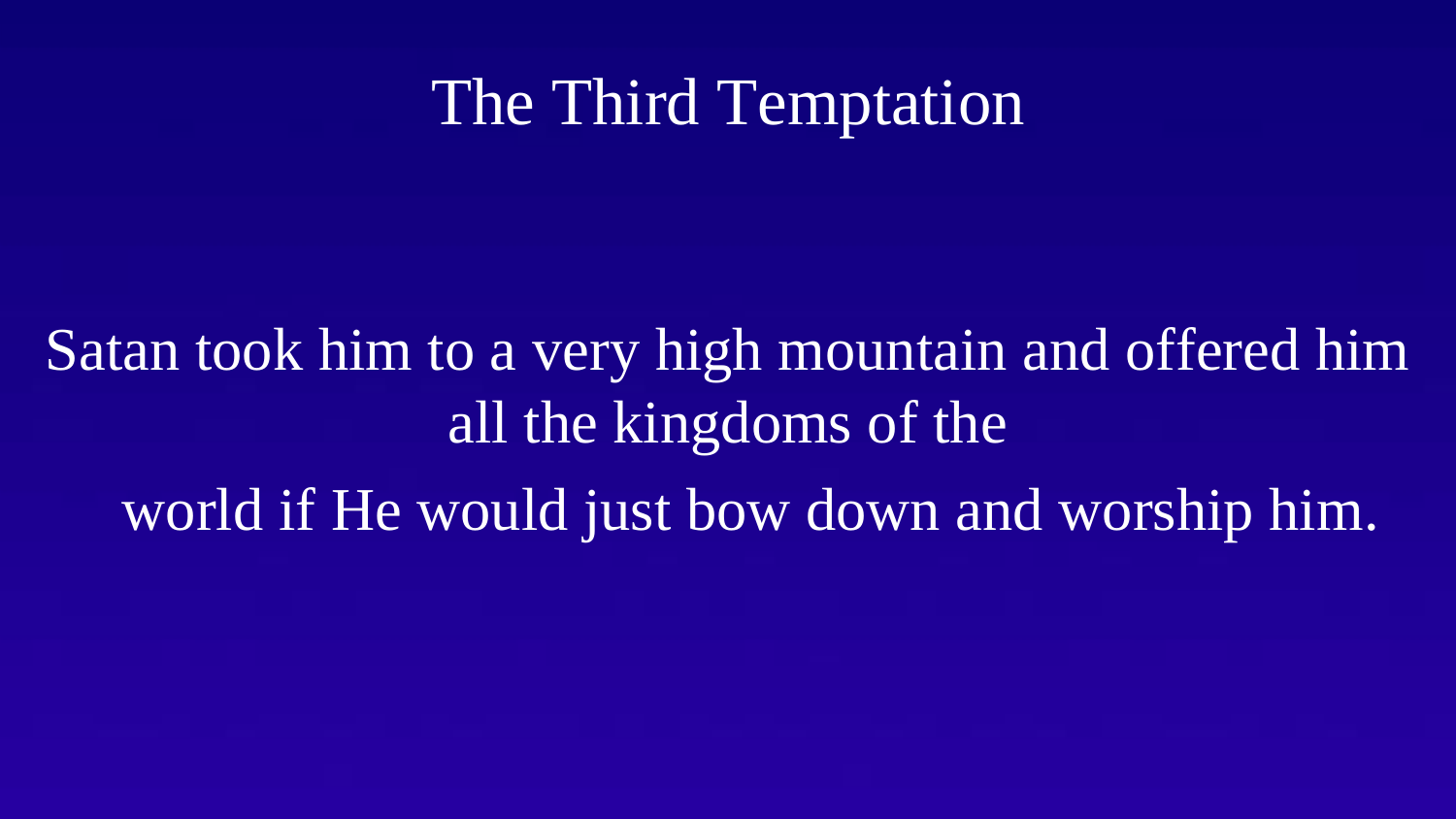# The Third Temptation

The Scripture says, "You are from God, little children, and have overcome them; because greater is He who is in you than he who is in the world." I John 4:4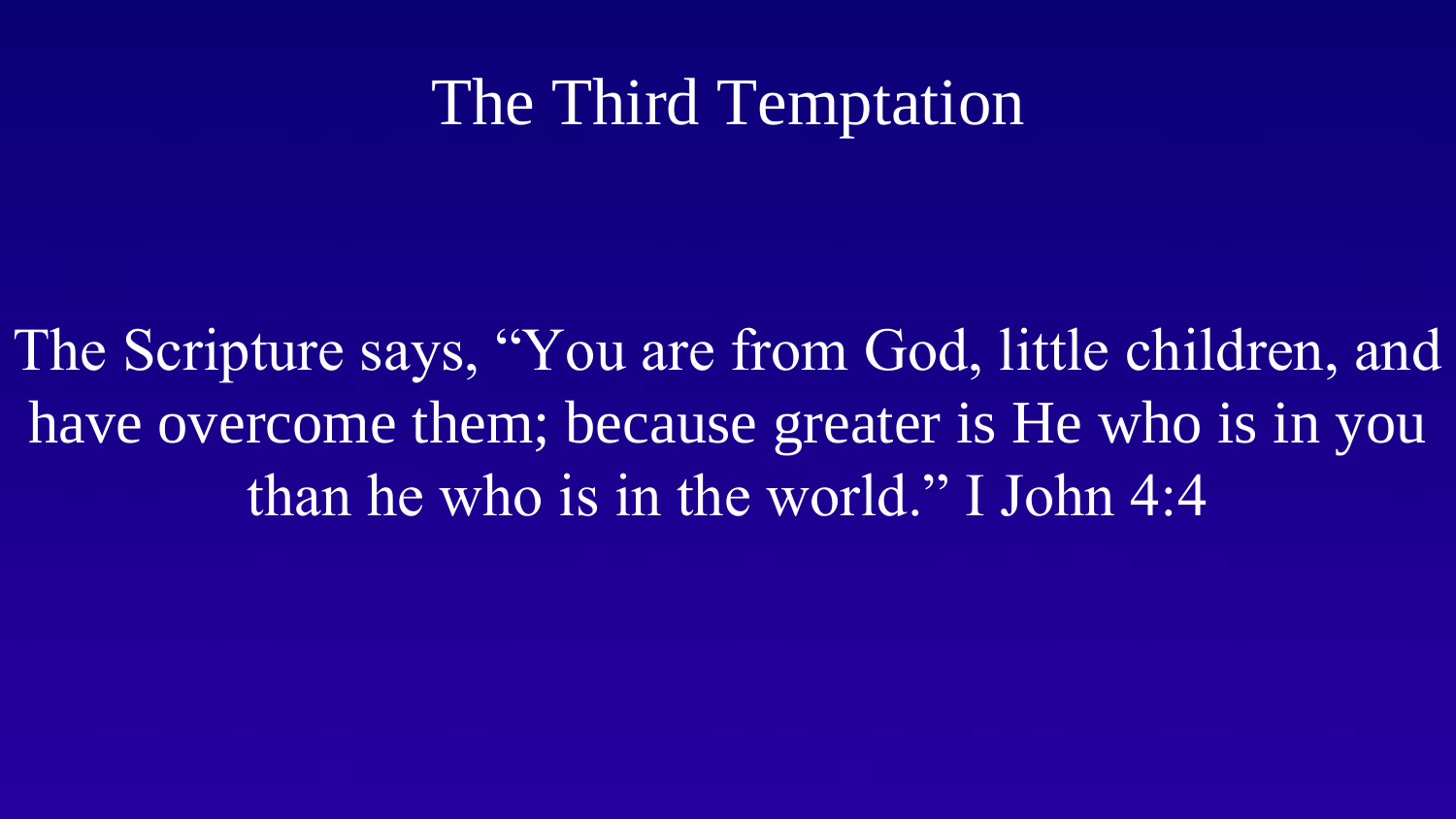## . How Do We Handle Temptation?

1. Just say no 2. Run- 2 Timothy 2:22-24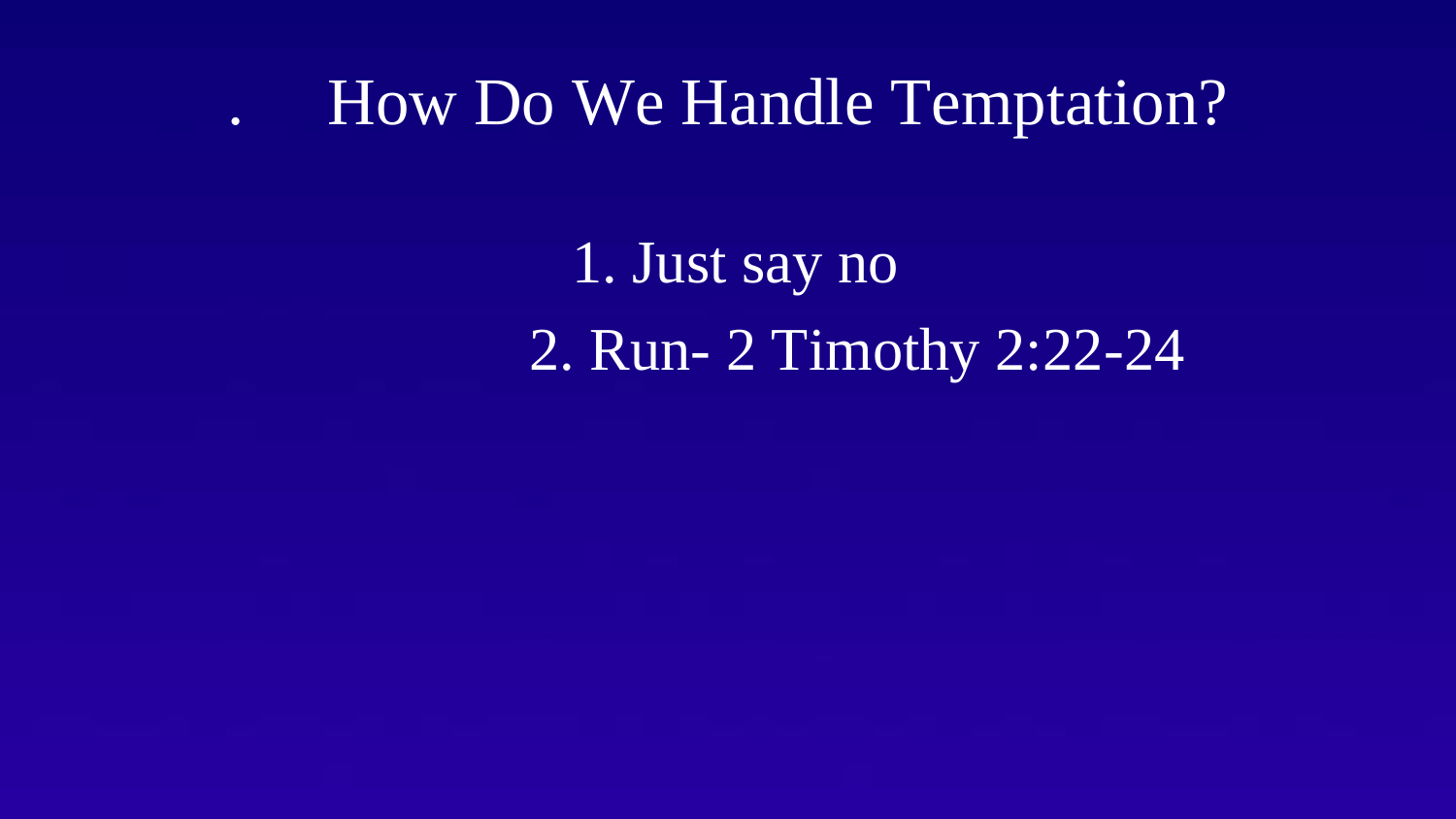# How Do We Handle Temptation? 2 Timothy 2:22-24

Run from temptations that capture young people. Always do the right thing. Be faithful, loving, and easy to get along with. Worship with people whose hearts are pure. 23 Stay away from stupid and senseless arguments. These only lead to trouble, 24 and God's servants must not be troublemakers. They must be kind to everyone, and they must be good teachers and very patient.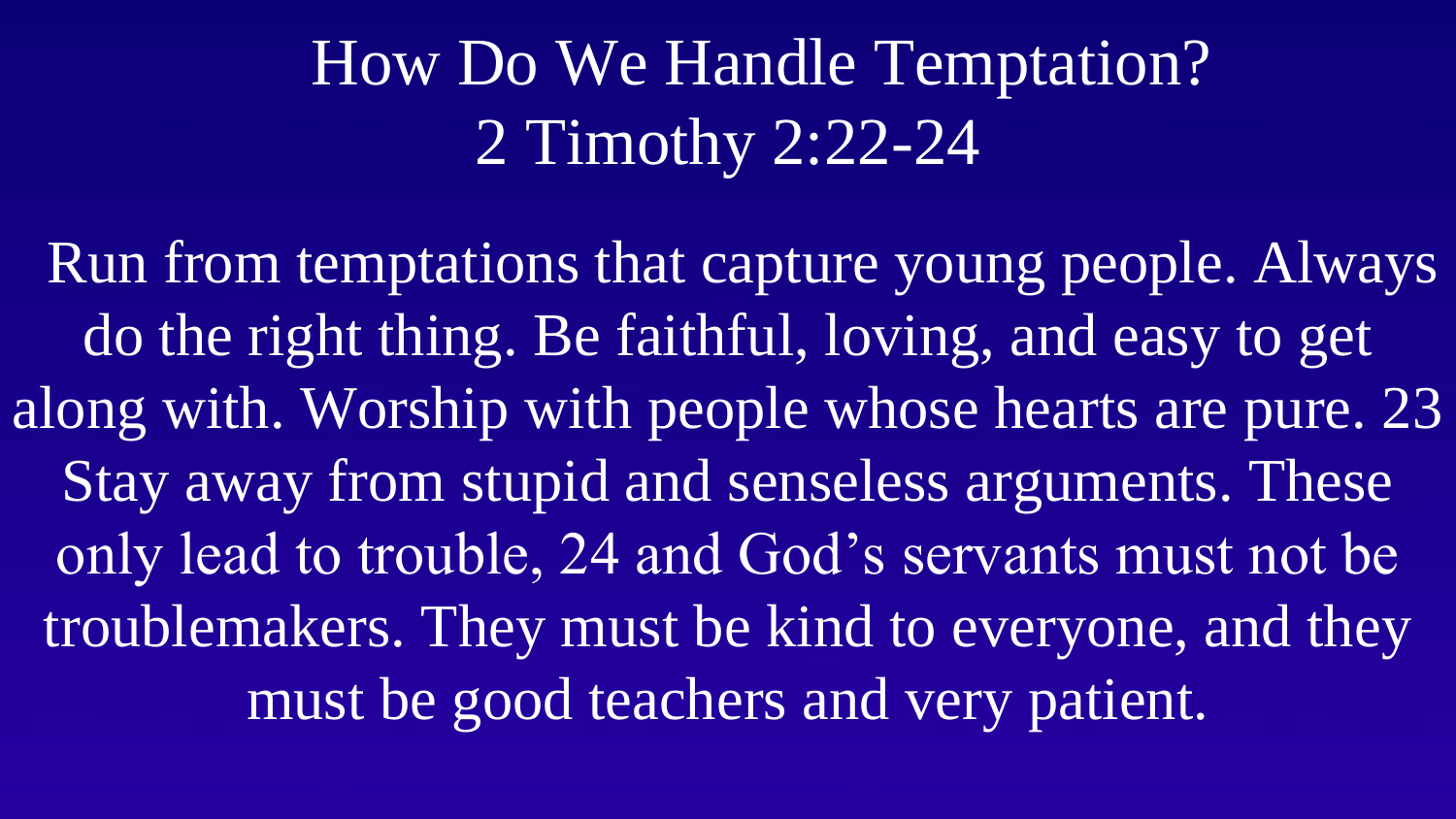# . How Do We Handle Temptation?

#### Matthew 26:41

Keep watching and praying that you may not enter into temptation; the spirit is willing, but the flesh is weak."